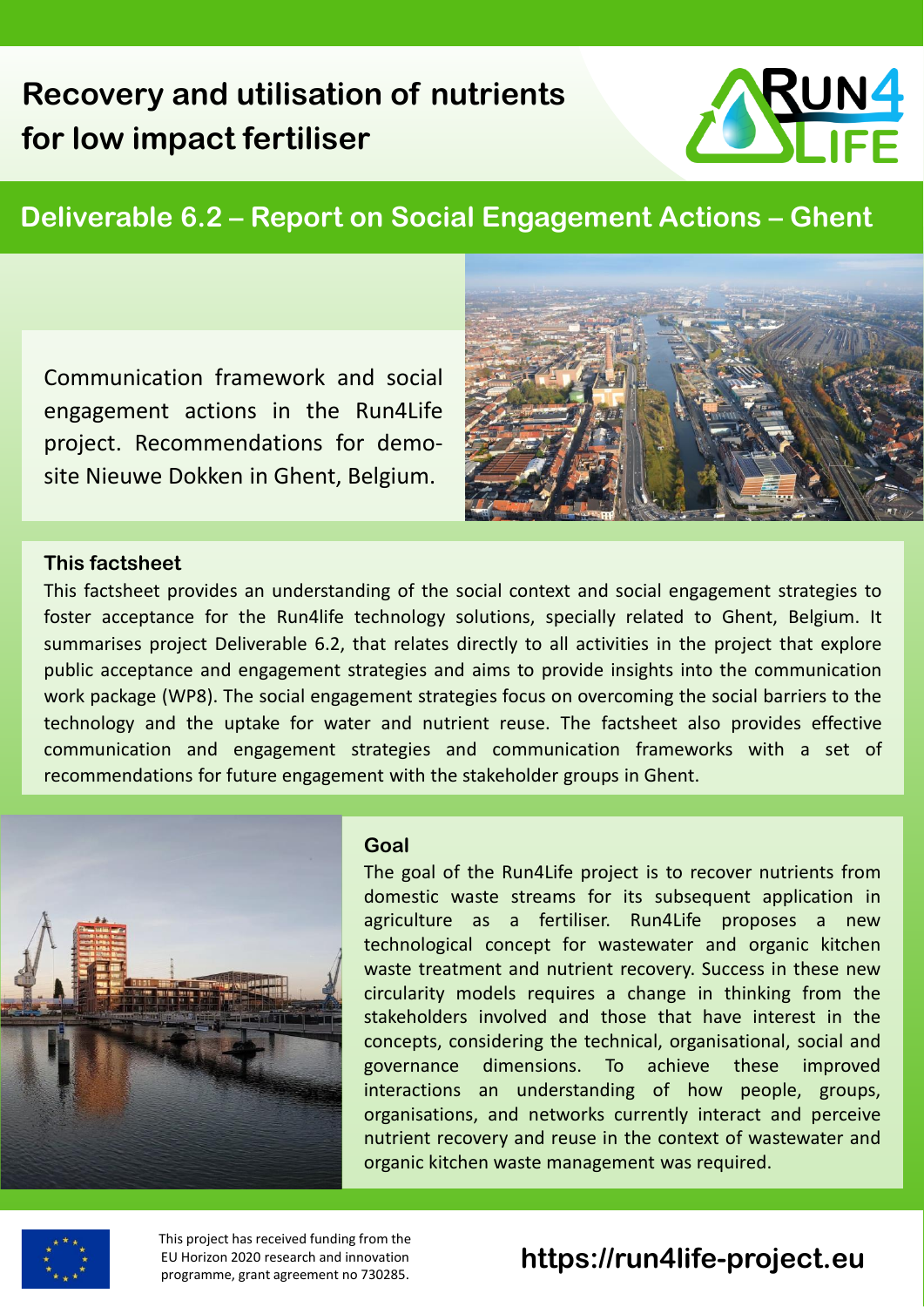## **Objectives**

To achieve an understanding of the acceptance profiles, the activities were broken down into three main objectives:

- 1. To identify the key stakeholders' expectations from the project with different roles and different levels of impact (regional, national, global impact) and to map the network of stakeholders to visualise the levels of interaction with regards to the technology at the demo-site.
- 2. To develop the social profiles of the relevant stakeholders based on collected data of the stakeholders' attitudes, opinions, and behaviour in relation to the Run4Life technologies.
- 3. To provide recommendations for the project communication, and to create engagement and social empowerment strategies.

#### **Approach**

The analysis was undertaken at four demo-sites in Europe, located in Ghent in Belgium, Vigo in Spain, Helsingborg in Sweden, and Sneek in the Netherlands. At each of the sites, groups of stakeholders have been addressed through interventions and activities (Figure 1). The stakeholders have been divided into three groups to categorise their proximity to and involvement with the Run4Life project and technologies:



*Figure 1: The three stakeholder groups and the respective analyses.*

- **Group 1**: The key stakeholders closely associated and directly involved with the project. This group is considered aware of the project.
- **Group 2**: Other interested groups with direct or indirect interest in the project. This group is considered some-what aware of the project.
- **Group 3**: The general public in the immediate regions surrounding the respective demo-sites. This group is considered unaware of the project.

For group 1, focus groups were held with the aim to analyse the acceptance profiles for nutrient reuse technologies of the key stakeholders and other interested groups.

For group 2, focus groups were held to define the best practices for **communication frameworks and ways of engagement**.

For group 3, specifically in Ghent, they could not be directly addressed, as this activity was not initially foreseen in the grant agreement with resulting budget constraints. However, several social empirical studies that have emerged from Ghent, concluded that no further investigation into this group was necessary as the current research data could be used for the Run4Life project.

The analyses from all groups provided the data necessary to update the **stakeholder maps** following the qualitative approach of Social Network Analysis (SNA)<sup>1</sup>.

*<sup>1</sup> The process of investigating social structures through the use of networks and graph theory*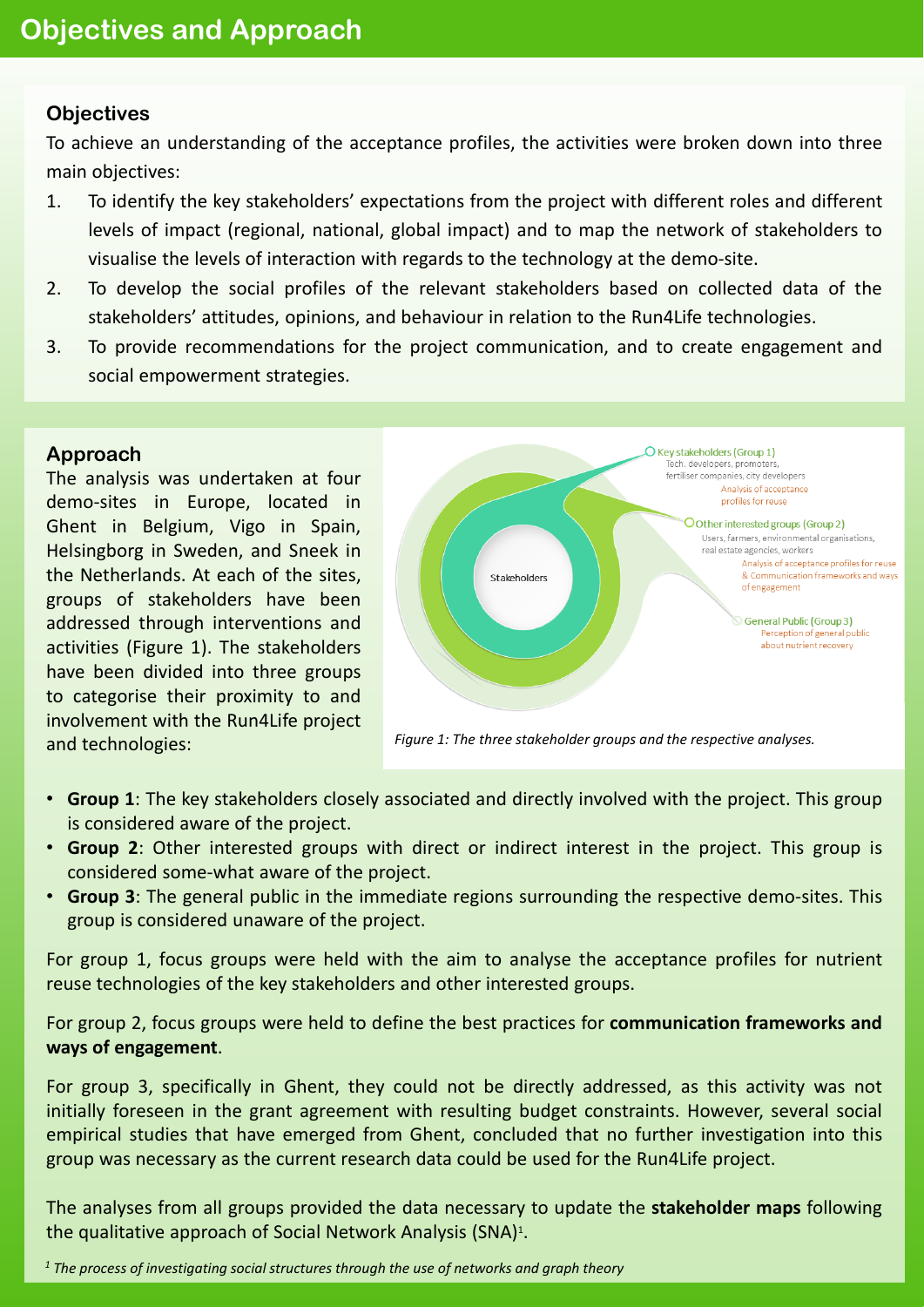# **Key results Key results**



## **How are the stakeholders connected?**

Figure 2 shows the top five connectors are **DuCoop, Schipperskaai Development, Farys, CEIP** and **CAAAP.** The closest part of the network surrounding these organisations show they are well connected, but the network opens up with several outliers with only few connections to the remaining network (e.g. Stibbe, VMM, Green Machine, Aqseptence Group, Flemish Ministry for Energy and Finance, University of

Antwerp, Callens, Fluvius, OVAM, Persyn). The centrality metric indicates the project developers and DuCoop as the centralising entities (i.e. bringing the network together). The main developers of the technologies are principally connected with the public authorities, and the project developers.

## **What are the perceptions of the stakeholders in relation to the technology systems?**

The group 1 stakeholders made some references to the advantages of Run4Life technologies (green spheres in Figure 3). They largely highlighted the added value of the technology. They also frequently referred to the social willingness to use the technology and the environmental benefits associated with its implementation. As for the disadvantages (orange spheres), the largest number of references were related to the associated drawbacks of the systems especially the noise of the vacuum toilets or the level of effort required by the user to use the technology.



*Figure 3: percentage of mentions of the codes in the Ghent focus group.*

The concern of social reluctance to implement these technologies was also frequently mentioned.

# **The Run4Life consortium**

The stakeholder maps were created with input from all the partners of the Run4Life consortium.